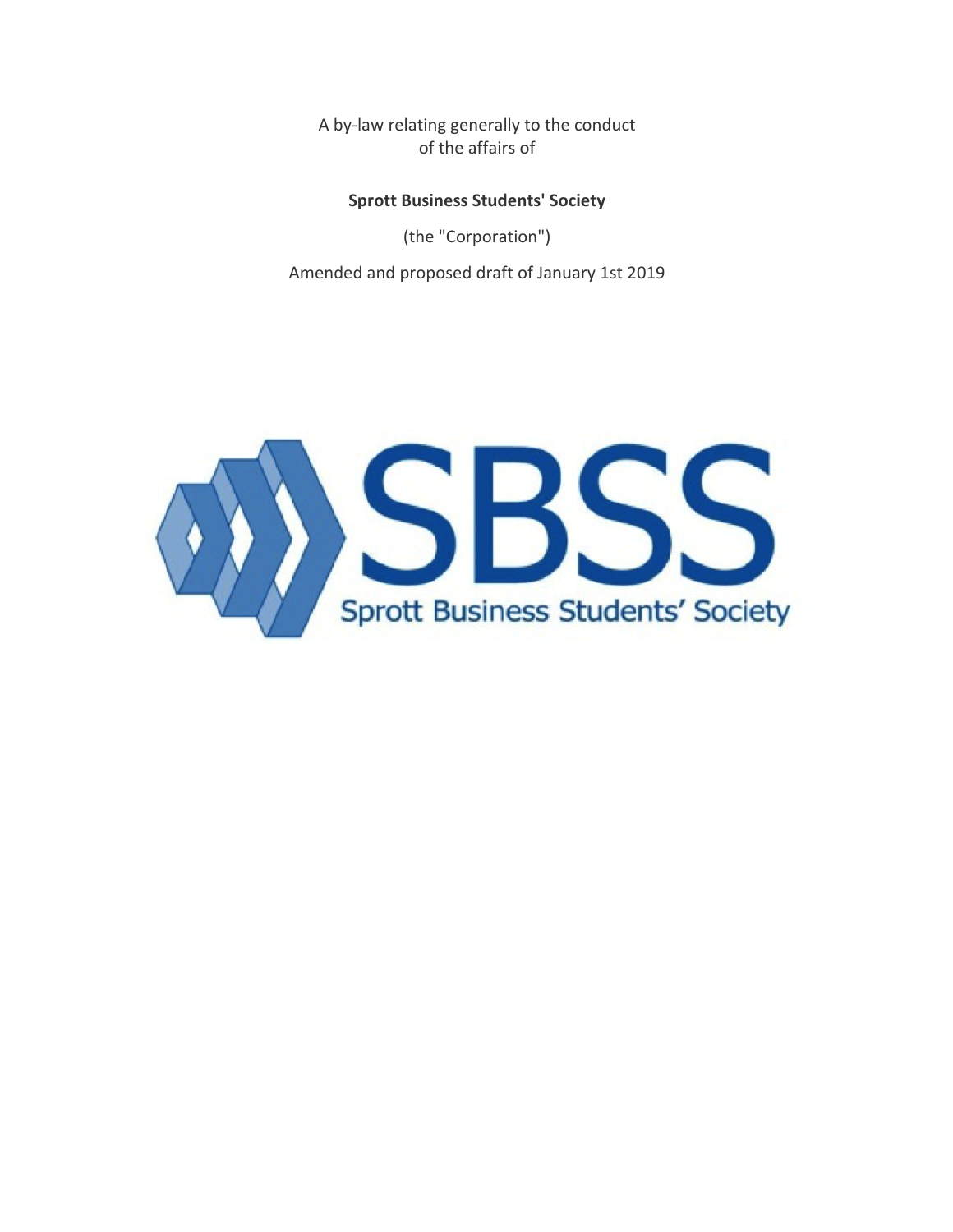**BE IT ENACTED** as a by-law of the Corporation as follows:

## 1. **Definition**

In this by-law and all other by-laws of the Corporation, unless the context otherwise requires:

"Act" means the *Canada Not-For-Profit Corporations Act* S.C. 2009, c. 23 including the Regulations made pursuant to the Act, and any statute or regulations that may be substituted, as amended from time to time;

"Articles" means the original or restated articles of incorporation or articles of amendment, amalgamation, continuance, reorganization, arrangement or revival of the Corporation;

"**Board**" means the board of directors of the Corporation and "director" means a member of the board:

"By-law" means this by-law and may be referred to as the Organizational by-law or Constitution, as amended. It includes Appendix "A"

"Corporation" means the Sprott Business Students' Society and means the SBSS and these terms may be used interchangeably throughout this by-law

**"Meeting of Members"** includes an annual meeting of members or a special meeting of members; "special meeting of members" includes a meeting of any class or classes of members and a special meeting of all members entitled to vote at an annual meeting of members;

**"Ordinary Resolution**" means a resolution passed by a majority of not less than 50% plus 1 of the votes case on that resolution;

**"Proposal"** means a proposal submitted by a member of the Corporation that meets the requirements of section 163 (Member Proposals) of the Act;

**"Regulations**" means the regulations made under the Act, as amended, restated or in effect from time to time; and

**"Special Resolution**" means a resolution passed by a majority of not less than twothirds  $(2/3)$  of the votes cast on that resolution.

# 2. **Interpretation**

In the interpretation of this by-law, words in the singular include the plural and viceversa, words in one gender include all genders, and "person" includes an individual, body corporate, partnership, trust and unincorporated organization.

Other than as specified above, words and expressions defined in the Act have the same meanings when used in these by-laws.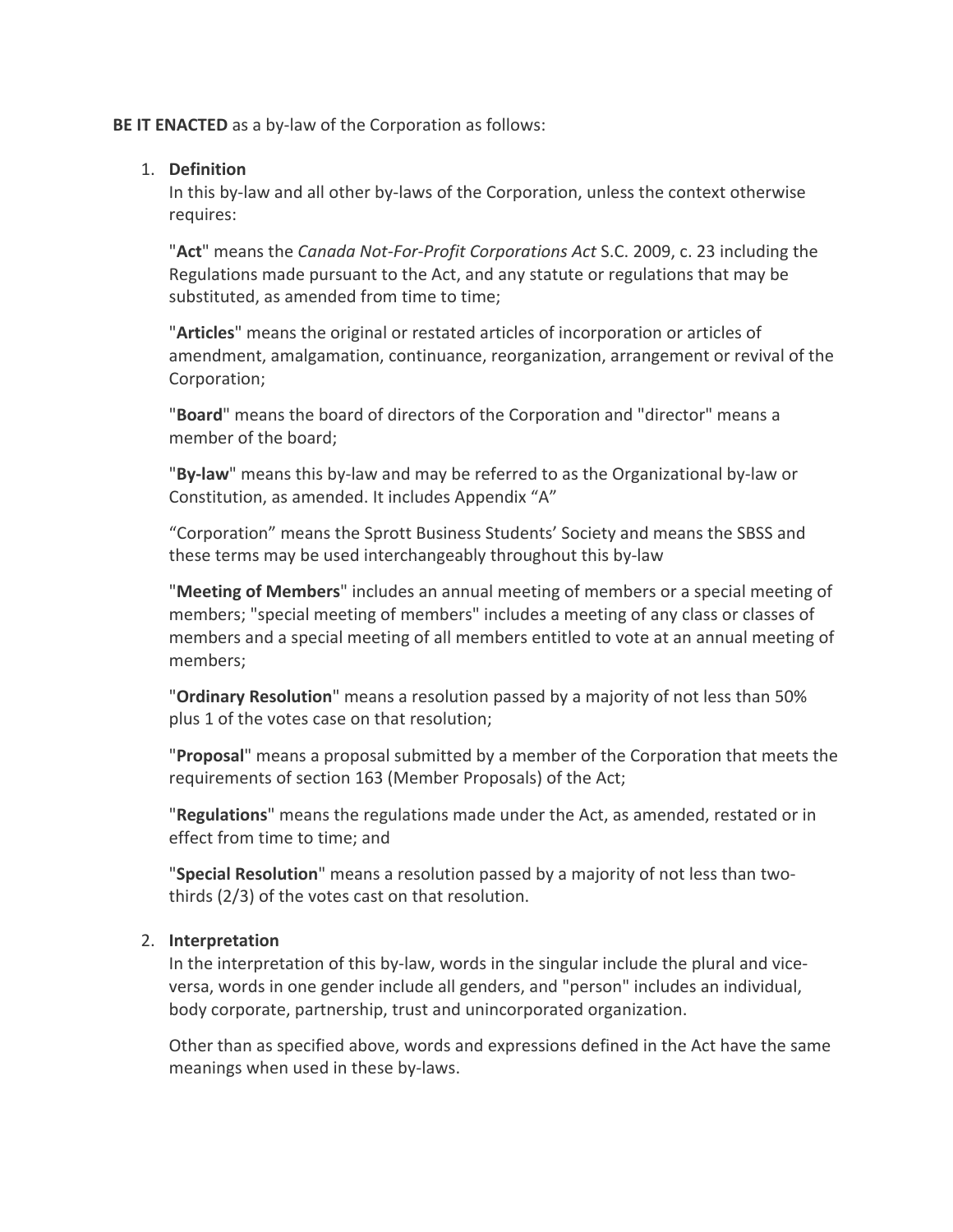## 3. **Execution of Documents**

Deeds, transfers, assignments, contracts, obligations and other instruments in writing requiring execution by the Corporation may be signed by any two (2) of its officers or directors. In addition, the board may from time to time direct the manner in which and the person or persons by whom a particular document or type of document shall be executed. Any person authorized to sign any document may affix the corporate seal (if any) to the document. Any signing officer may certify a copy of any instrument, resolution, by-law or other document of the Corporation to be a true copy thereof.

## 4. **Financial Year**

The financial year end of the Corporation shall be determined by the board of directors.

## 5. **Banking Arrangements**

The banking business of the Corporation shall be transacted at such bank, trust company or other firm or corporation carrying on a banking business in Canada or elsewhere as the board of directors may designate, appoint or authorize from time to time by resolution. The banking business or any part of it shall be transacted by an officer or officers of the Corporation and/or other persons as the board of directors may by resolution from time to time designate, direct or authorize.

## 6. **Borrowing Powers**

If authorized by a by-law which is duly adopted by the directors and confirmed by ordinary resolution of the members, the directors of the corporation may from time to time:

- i. borrow money on the credit of the corporation;
- ii. issue, reissue, sell, pledge or hypothecate debt obligations of the corporation; and
- iii. mortgage, hypothecate, pledge or otherwise create a security interest in all or any property of the corporation, owned or subsequently acquired, to secure any debt obligation of the corporation.

Any such by-law may provide for the delegation of such powers by the directors to such officers or directors of the corporation to such extent and in such manner as may be set out in the by-law.

Nothing herein limits or restricts the borrowing of money by the corporation on bills of exchange or promissory notes made, drawn, accepted or endorsed by or on behalf of the corporation.

# 7. **Annual Financial Statements**

The Corporation shall send to the members a copy of the annual financial statements and other documents referred to in subsection  $172(1)$  (Annual Financial Statements) of the Act or a copy of a publication of the Corporation reproducing the information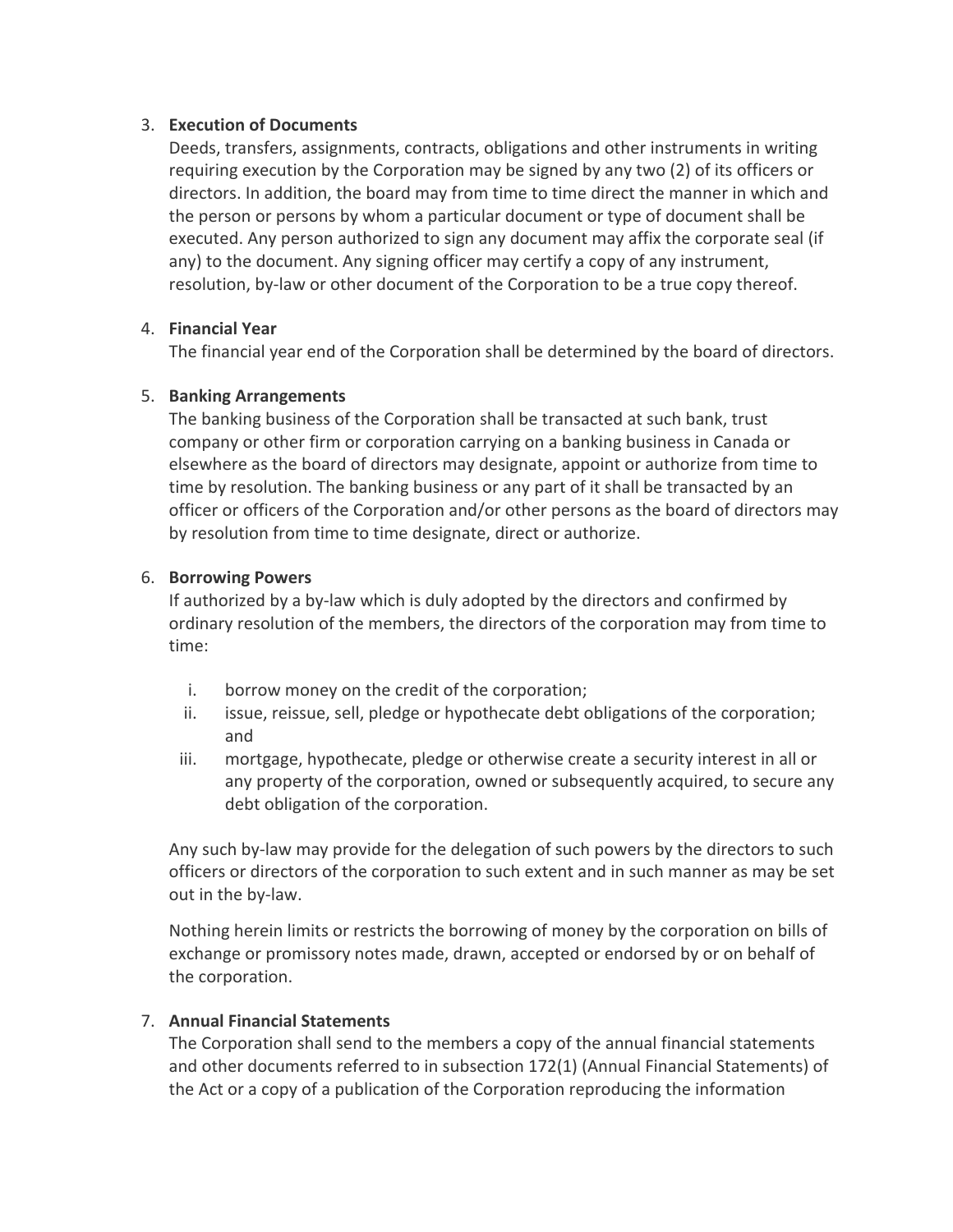contained in the documents. Instead of sending the documents, the Corporation may send a summary to each member along with a notice informing the member of the procedure for obtaining a copy of the documents themselves free of charge. The Corporation is not required to send the documents or a summary to a member who, in writing, declines to receive such documents.

# 8. Membership Conditions

Subject to the articles, there shall be three classes of members in the Corporation, namely, Class A members, Class B members and Class C members. The board of directors of the Corporation may, by resolution, approve the admission of the members of the Corporation. Members may also be admitted in such other manner as may be prescribed by the board by resolution. The following conditions of membership shall apply:

# **Class A Members**

8.1 Class A voting membership shall be available to all undergraduate Sprott students who pay a levy fee to the SBSS.

a. The term of membership of a Class A voting member shall be one year, subject to renewal in accordance with the policies of the Corporation.

b. As set out in the articles, each Class A voting member is entitled to receive notice of, the annual meeting of members, attend it and there elect the President of the SBSS and each such Class A voting member shall be entitled to one (1) vote at such meetings. Class A members shall have no additional voting rights, other than those prescribed in the Act including but not restricted to those in respect of fundamental changes to the governance of the Corporation

# **Class B Members**

- 8.2 Class B voting membership shall be comprised of the incoming SBSS President elected by the Class A Members at the last annual meeting of members, the outgoing SBSS President, elected by the Class A Members at the previous annual meeting of members, the designate of the Business Career Management Centre (BCMC) appointed pursuant to its internal processes and Sprott's Student Success Officer who is appointed to this position by the Sprott faculty.
	- a. The term of membership of a Class B voting member shall be one-year subject to renewal in accordance with the policies of the Corporation.
	- b. As set out in the articles, each Class B voting member is entitled to receive notice of the annual Class B members' meeting, attend it, and elect six members of the Board of Directors and each such Class B voting member shall be entitled to one  $(1)$  vote.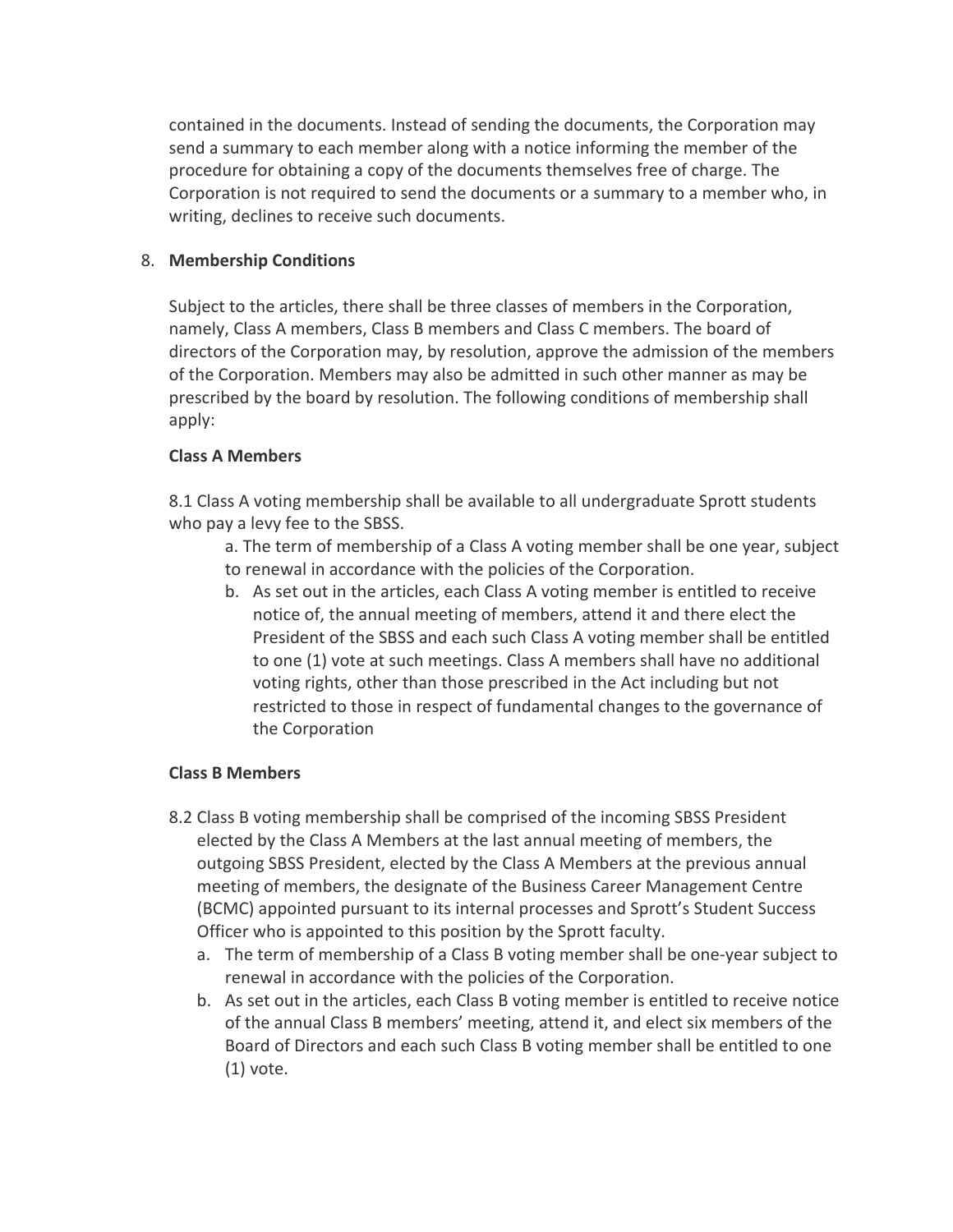## **Class C Members**

- 8.3 Class C non-voting membership shall be available only to Sprott clubs.
	- a. The term of membership of a Class C non-voting member shall be one year, subject to renewal in accordance with the policies of the Corporation.
	- b. Subject to the Act and the articles, a Class C non-voting member shall not be entitled to receive notice of, attend or vote at meetings of the members of the Corporation.

Pursuant to subsection 197(1) (Fundamental Change) of the Act, a special resolution of all of the members, regardless of class, is required to make any amendments to this bylaw if those amendments affect membership rights and/or conditions described in paragraphs  $197(1)(e)$ , (h), (l) or (m).

# 9. **Membership Assignment or Transferability**

Memberships may not be transferred or assigned.

## 10. **Notice of Members Meeting**

Notice of the time and place of a meeting of members shall be given to each member entitled to vote at such meeting by the following means:

- a. by mail, courier or personal delivery to each member entitled to vote at the meeting, during a period of 21 to 60 days before the day on which the meeting is to be held; or
- b. by telephonic, electronic or other communication facility to each member entitled to vote at the meeting, during a period of 21 to 35 days before the day on which the meeting is to be held.

Pursuant to subsection 197(1) (Fundamental Change) of the Act, a special resolution of the members is required to make any amendment to the by-laws of the Corporation to change the manner of giving notice to members entitled to vote at a meeting of members.

# **11. Absentee Voting at Members' Meetings**

Pursuant to section 171(1) (Absentee Voting) of the Act, a member entitled to vote at a meeting of members may vote by mailed-in ballot or by means of a telephonic, electronic or other communication facility if the Corporation has a system that:

- a. enables the votes to be gathered in a manner that permits their subsequent verification, and
- b. permits the tallied votes to be presented to the Corporation without it being possible for the Corporation to identify how each member voted.

Pursuant to subsection 197(1) (Fundamental Change) of the Act, a special resolution of the members is required to make any amendment to the by-laws of the Corporation to change this method of voting by members not in attendance at a meeting of members.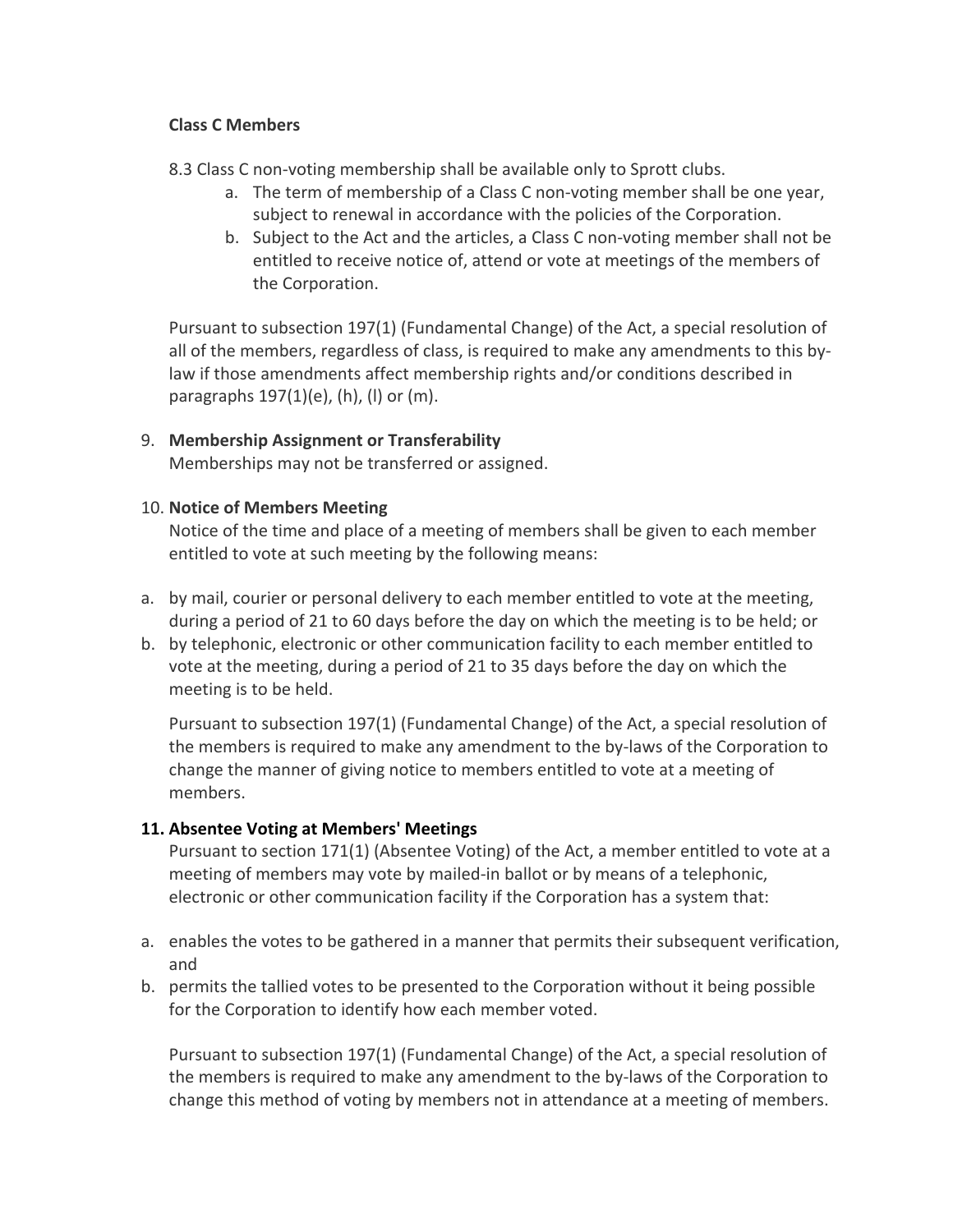## 12. **Termination of Membership**

A membership in the Corporation is terminated when:

- 1. the member dies, or, in the case of a member that is a corporation, the corporation is dissolved;
- 2. a member fails to maintain any qualifications for membership described in the section on membership conditions of these by-laws; the member resigns by delivering a written resignation to the chair of the board of the Corporation in which case such resignation shall be effective on the date specified in the resignation;
- 3. the member is expelled in accordance with any discipline of member's section or is otherwise terminated in accordance with the articles or by-laws;
- 4. the member's term of membership expires; or
- 5. the Corporation is liquidated or dissolved under the Act.

## 1. **Effect of Termination of Membership**

Subject to the articles, upon any termination of membership, the rights of the member, including any rights in the property of the Corporation, automatically cease to exist.

## 2. **Discipline of Members**

The board shall have authority to suspend or expel any member from the Corporation for any one or more of the following grounds:

- a. violating any provision of the articles, by-laws, or written policies of the Corporation;
- b. carrying out any conduct which may be detrimental to the Corporation as determined by the board in its sole discretion;
- c. for any other reason that the board in its sole and absolute discretion considers to be reasonable, having regard to the purpose of the Corporation.

In the event that the board determines that a member should be expelled or suspended from membership in the Corporation, the president, or such other officer as may be designated by the board, shall provide twenty (20) days notice of suspension or expulsion to the member and shall provide reasons for the proposed suspension or expulsion. The member may make written submissions to the president, or such other officer as may be designated by the board, in response to the notice received within such twenty (20) day period. In the event that no written submissions are received by the president, the president, or such other officer as may be designated by the board, may proceed to notify the member that the member is suspended or expelled from membership in the Corporation. If written submissions are received in accordance with this section, the board will consider such submissions in arriving at a final decision and shall notify the member concerning such final decision within a further twenty (20) days from the date of receipt of the submissions. The board's decision shall be final and binding on the member, without any further right of appeal.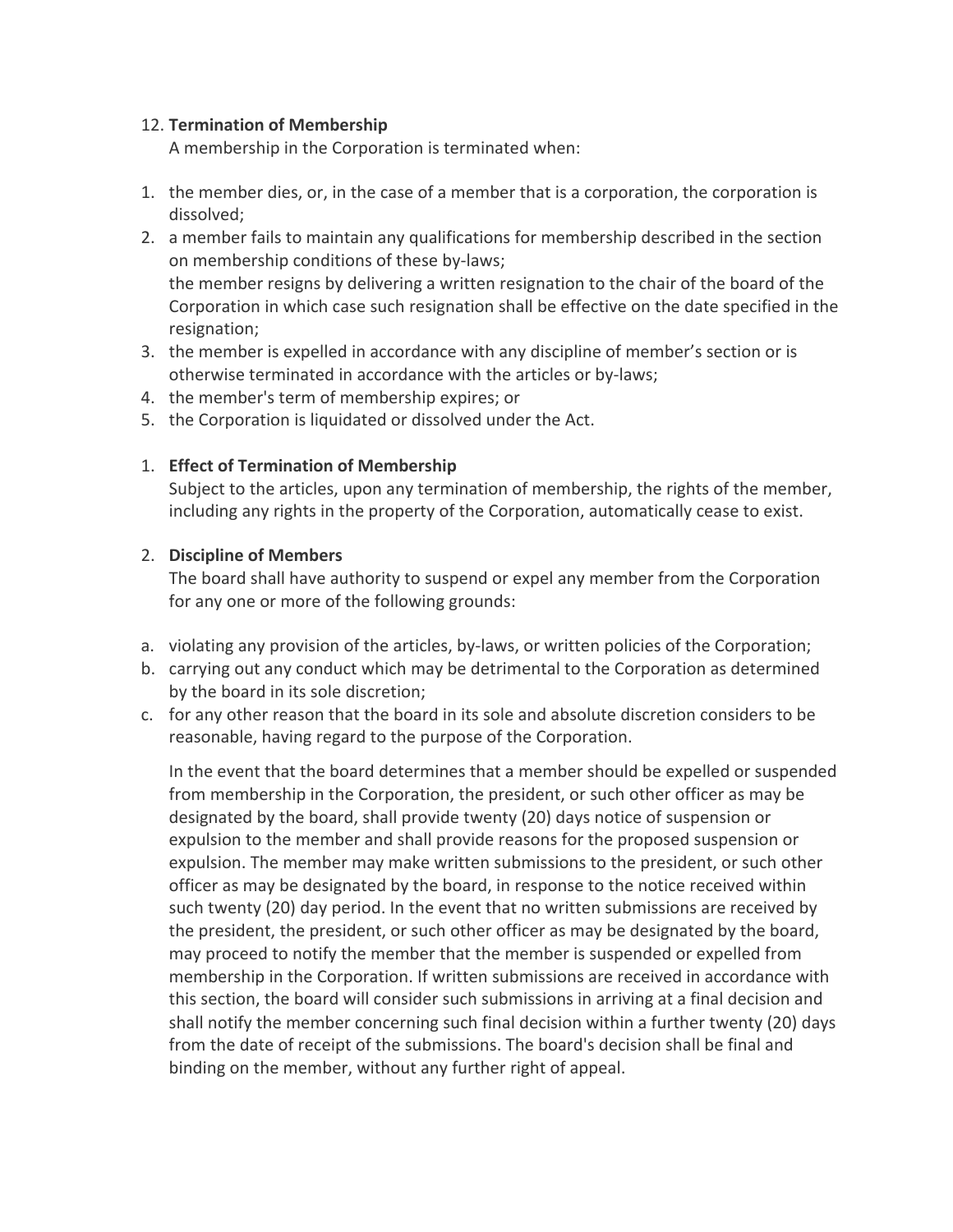### 13. **Proposals Nominating Directors at Annual Members' Meetings**

Subject to the Act, a proposal may include nominations for the election of the President by the Class A members if the proposal is signed by not less than 5% of the Class A members entitled to vote at the meeting at which the proposal is to be presented.

### 14. Cost of Publishing Proposals for Annual Members' Meetings

The member who submitted the proposal shall pay the cost of including the proposal and any statement in the notice of meeting at which the proposal is to be presented unless otherwise provided by ordinary resolution of the members present at the meeting.

### 15. **Place of Members' Meeting**

Subject to compliance with section 159 (Place of Members' Meetings) of the Act, meetings of the members may be held at any place within Canada determined by the board or, if all of the members entitled to vote at such meeting so agree, outside Canada.

### 16. Persons Entitled to be Present at Members' Meetings

The only persons entitled to be present at a meeting of members shall be those entitled to vote at the meeting, the directors and the public accountant of the Corporation and such other persons who are entitled or required under any provision of the Act, articles or by-laws of the Corporation to be present at the meeting. Any other person may be admitted only on the invitation of the chair of the meeting or by resolution of the members.

### 17. **Chair of Members' Meetings**

In the event that both the President and the Outgoing President are absent, the members who are present and entitled to vote at the meeting shall choose one of their number to chair the meeting.

#### 18. Quorum at Members' Meetings

A quorum at any meeting of the members (unless a greater number of members are required to be present by the Act) shall be a majority of the members present and entitled to vote at the meeting. If a quorum is present at the opening of a meeting of members, the members present may proceed with the business of the meeting even if a quorum is not present throughout the meeting.

#### 19. Votes to Govern at Members' Meetings

At any meeting of members every question shall, unless requiring a special resolution, or otherwise provided by the articles or by-laws or by the Act, be determined by a majority of the votes cast on the questions. In case of an equality of votes either on a show of hands or on a ballot or on the results of electronic voting, the chair of the meeting in addition to an original vote shall have a second or casting vote.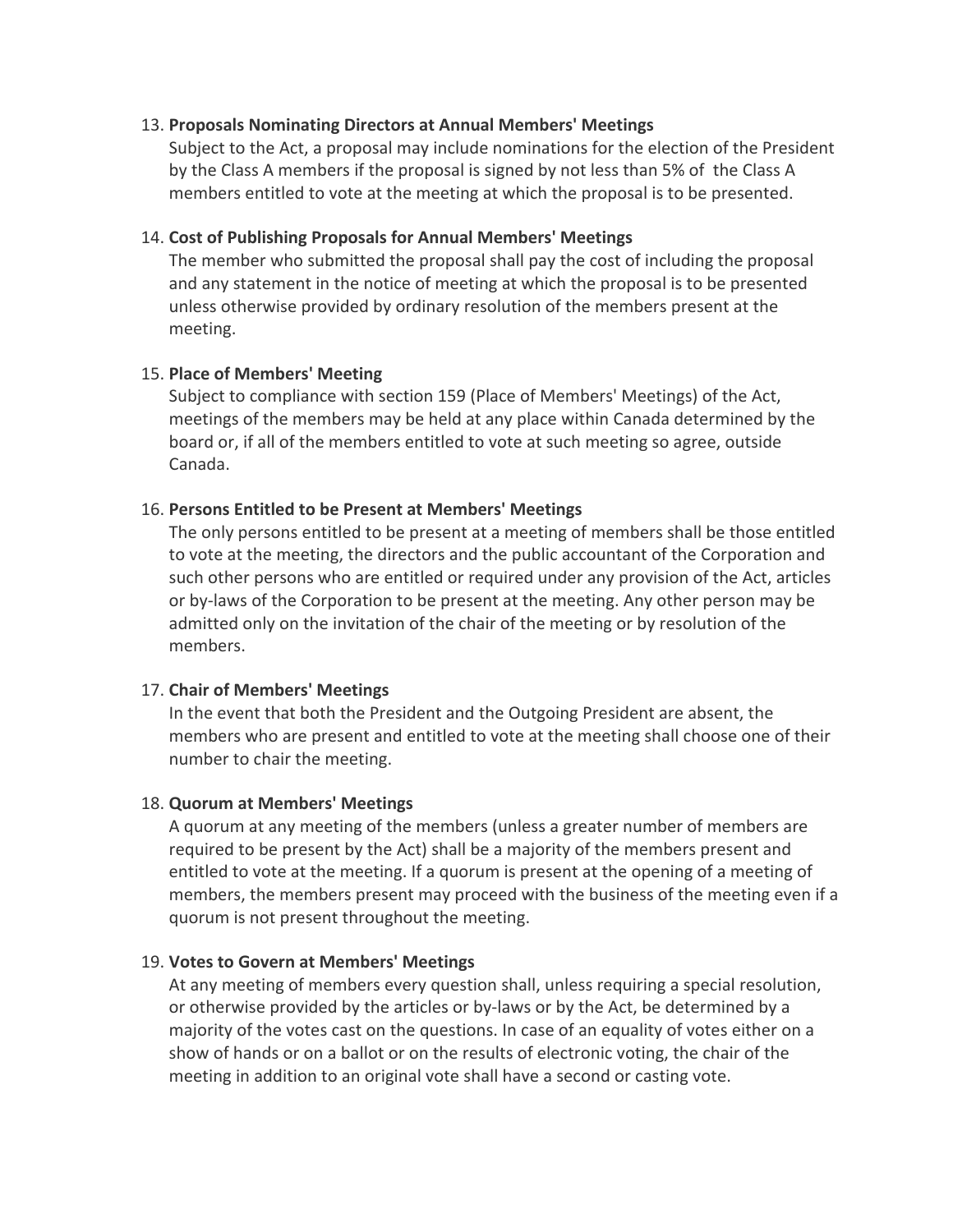### 20. **Participation by Electronic Means at Members' Meetings**

If the Corporation chooses to make available a telephonic, electronic or other communication facility that permits all participants to communicate adequately with each other during a meeting of members, any person entitled to attend such meeting may participate in the meeting by means of such telephonic, electronic or other communication facility in the manner provided by the Act. A person participating in a meeting by such means is deemed to be present at the meeting. Notwithstanding any other provision of this by-law, any person participating in a meeting of members pursuant to this section who is entitled to vote at that meeting may vote, in accordance with the Act, by means of any telephonic, electronic or other communication facility that the Corporation has made available for that purpose.

### 21. **Members' Meeting Held Entirely by Electronic Means**

Meetings of members may not be held entirely by telephonic, an electronic or other communication facility.

### 22. **Number of Directors**

The board shall consist of seven  $(7)$  directors which is within the range provided for in the articles. One of the directors shall be the incoming President elected by the Class A Members pursuant to article 8.1.b of this by-law and six (6) of the directors shall be the directors elected by the Class B Members pursuant to section 8.2 of this by-law.

### 23. **Term of Office of Directors**

The director shall be selected to hold office for a term from May 1st of any given year to April 30th of following year (1-year term).

### 24. **Calling of Meetings of Board of Directors**

Meetings of the board may be called by the incoming President of the board, the outgoing President or any two (2) directors at any time.

#### 25. Notice of Meeting of Board of Directors

Notice of the time and place for the holding of a meeting of the board shall be given in the manner provided in the section on giving notice of meeting of directors of this bylaw to every director of the Corporation not less than 5 days before the time when the meeting is to be held. Notice of a meeting shall not be necessary if all of the directors are present, and none objects to the holding of the meeting, or if those absent have waived notice of or have otherwise signified their consent to the holding of such meeting. Notice of an adjourned meeting is not required if the time and place of the adjourned meeting is announced at the original meeting. Unless the by-law otherwise provides, no notice of meeting need specify the purpose or the business to be transacted at the meeting except that a notice of meeting of directors shall specify any matter referred to in subsection  $138(2)$  (Limits on Authority) of the Act that is to be dealt with at the meeting.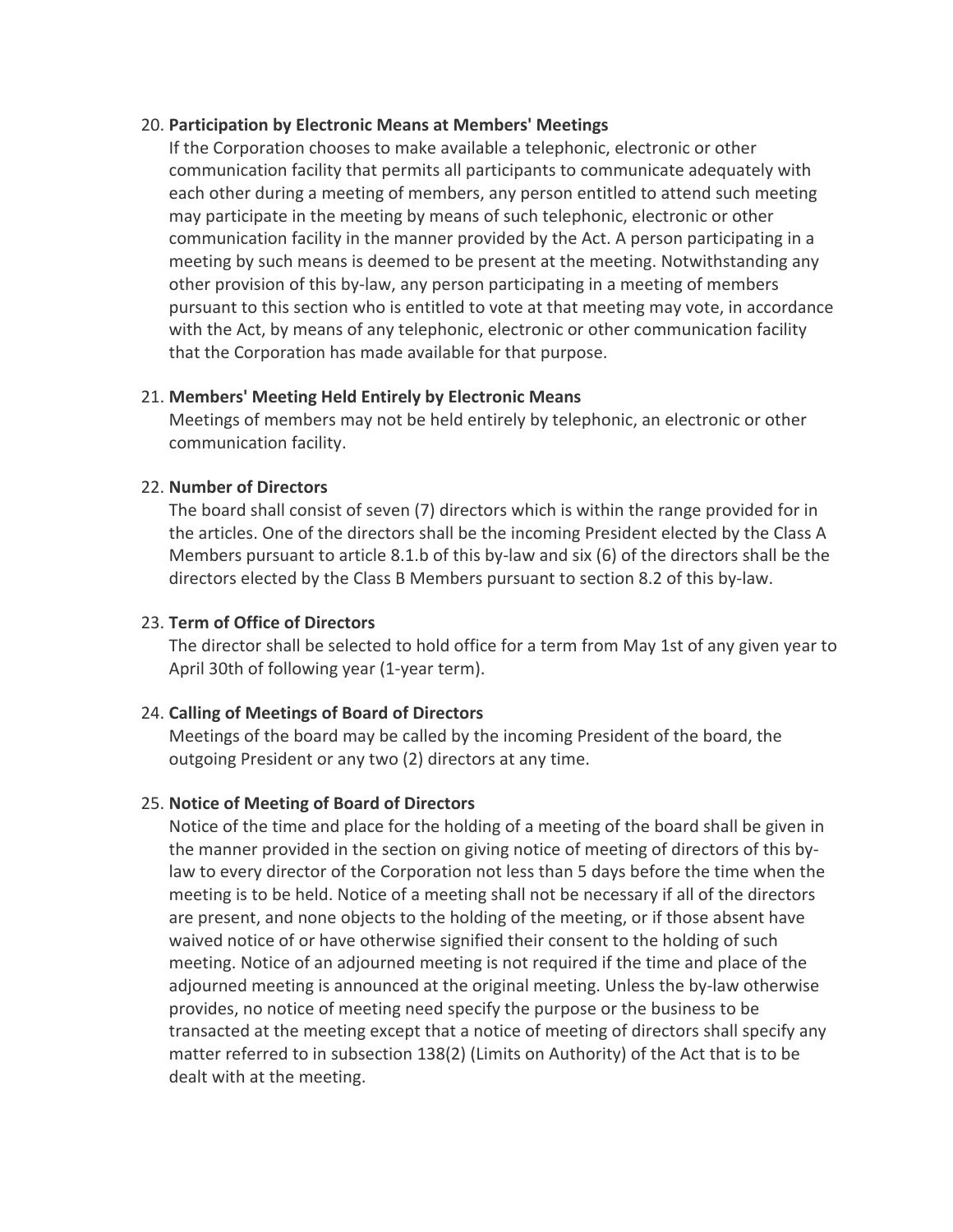## 26. **Regular Meetings of the Board of Directors**

The board may appoint a day or days in any month or months for regular meetings of the board at a place and hour to be named. A copy of any resolution of the board fixing the place and time of such regular meetings of the board shall be sent to each director forthwith after being passed, but no other notice shall be required for any such regular meeting except if subsection 136(3) (Notice of Meeting) of the Act requires the purpose thereof or the business to be transacted to be specified in the notice.

## 27. Votes to Govern at Meetings of the Board of Directors

At all meetings of the board, every question shall be decided by a majority of the votes cast on the question, subject to the Act. In case of an equality of votes, the chair of the meeting in addition to an original vote shall have a second or casting vote.

## 28. **Committees of the Board of Directors**

The board may from time to time appoint any committee or other advisory body, as it deems necessary or appropriate for such purposes and, subject to the Act, with such powers as the board shall see fit. Any such committee may formulate its own rules of procedure, subject to such regulations or directions as the board may from time to time make. Any committee member may be removed by resolution of the board of directors.

## 29. **Appointment of Officers**

The board may designate the offices of the Corporation, other than the positions of incoming and outgoing President, appoint officers on an annual or more frequent basis, specify their duties and, subject to the Act, delegate to such officers the power to manage the affairs of the Corporation. A director may be appointed to any office of the Corporation. An officer may, but need not be, a director unless these by-laws otherwise provide. Two or more offices may be held by the same person.

### 30. **Description of Offices**

Unless otherwise specified by the board (which may, subject to the Act modify, restrict or supplement such duties and powers), the offices of the Corporation, if designated and if officers are appointed, shall have the following duties and powers associated with their positions:

- i. Chair of the Board The outgoing President is the chair of the board. The chair shall have such other duties and powers as the board may specify.
- $ii.$  Vice-Chair of the Board  $-$  The incoming President is the vice-chair of the board, if one is to be appointed, shall be a director. If the chair of the board is absent or is unable or refuses to act, the vice-chair of the board, if any, shall, when present, preside at all meetings of the board of directors and of the members. The vicechair shall have such other duties and powers as the board may specify.
- iii. President The incoming President shall also be the chief executive officer of the Corporation and shall be responsible for implementing the strategic plans and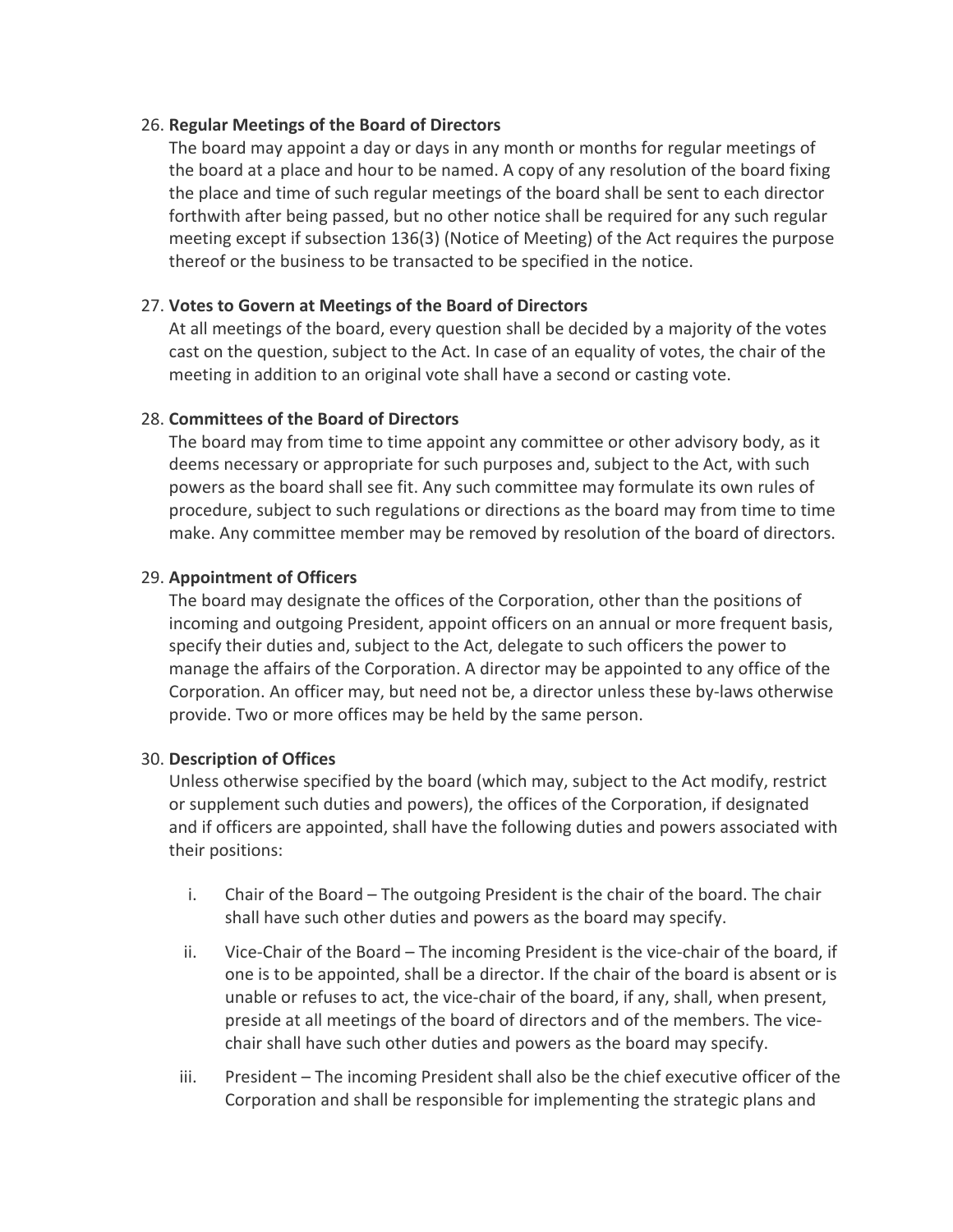policies of the Corporation. The president shall, subject to the authority of the board, have general supervision of the affairs of the Corporation.

- iv. Secretary If appointed, the secretary shall attend and be the secretary of all meetings of the board, members and committees of the board. The secretary shall enter or cause to be entered in the Corporation's minute book, minutes of all proceedings at such meetings; the secretary shall give, or cause to be given, as and when instructed, notices to members, directors, the public accountant and members of committees; the secretary shall be the custodian of all books, papers, records, documents and other instruments belonging to the Corporation.
- $v.$  Treasurer If appointed, the treasurer shall have such powers and duties as the board may specify.

## **31. Vacancy in Office**

In the absence of a written agreement to the contrary, the board may remove, whether for cause or without cause, any officer of the Corporation. Unless so removed, an officer shall hold office until the earlier of:

- i. the officer's successor being appointed,
- ii. the officer's resignation,
- iii. such officer ceasing to be a director (if a necessary qualification of appointment) or
- iv. such officer's death.

If the office of any officer of the Corporation shall be or become vacant, the directors may, by resolution, appoint a person to fill such vacancy.

# **32. Method of Giving Any Notice**

Any notice (which term includes any communication or document), other than notice of a meeting of members or a meeting of the board of directors, to be given (which term includes sent, delivered or served) pursuant to the Act, the articles, the by-laws or otherwise to a member, director, officer or member of a committee of the board or to the public accountant shall be sufficiently given:

- i. if delivered personally to the person to whom it is to be given or if delivered to such person's address as shown in the records of the Corporation or in the case of notice to a director to the latest address as shown in the last notice that was sent by the Corporation in accordance with section 128 (Notice of directors) or 134 (Notice of change of directors);
- ii. if mailed to such person at such person's recorded address by prepaid ordinary or air mail: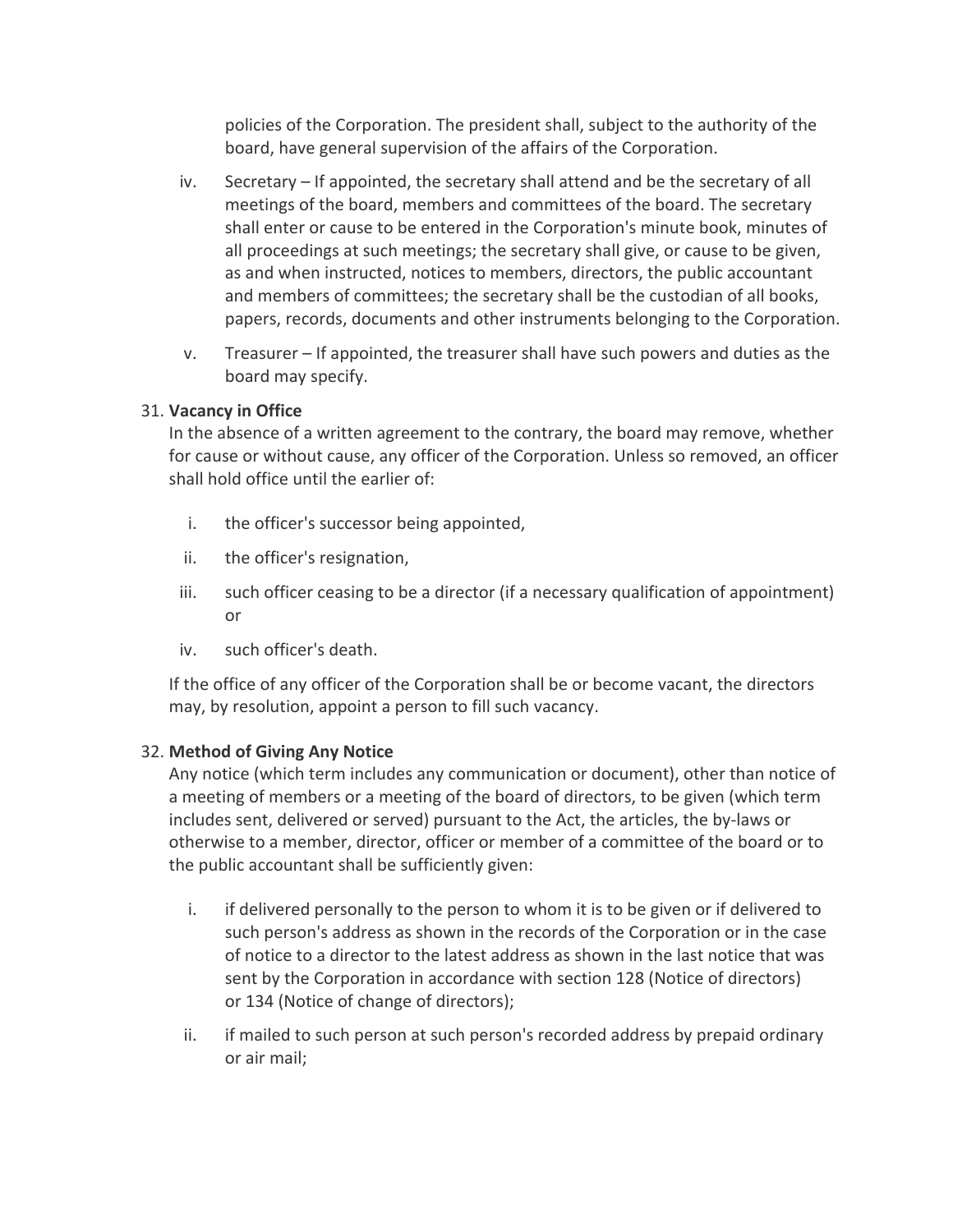- iii. if sent to such person by telephonic, electronic or other communication facility at such person's recorded address for that purpose; or
- iv. if provided in the form of an electronic document in accordance with Part 17 of the Act.

A notice so delivered shall be deemed to have been given when it is delivered personally or to the recorded address as aforesaid; a notice so mailed shall be deemed to have been given when deposited in a post office or public letter box; and a notice so sent by any means of transmitted or recorded communication shall be deemed to have been given when dispatched or delivered to the appropriate communication company or agency or its representative for dispatch. The secretary may change or cause to be changed the recorded address of any member, director, officer, public accountant or member of a committee of the board in accordance with any information believed by the secretary to be reliable. The declaration by the secretary that notice has been given pursuant to this by-law shall be sufficient and conclusive evidence of the giving of such notice. The signature of any director or officer of the Corporation to any notice or other document to be given by the Corporation may be written, stamped, type-written or printed or partly written, stamped, type-written or printed.

### **33. Invalidity of any Provisions of this By-law**

The invalidity or unenforceability of any provision of this by-law shall not affect the validity or enforceability of the remaining provisions of this by-law.

#### **34. Omissions and Errors**

The accidental omission to give any notice to any member, director, officer, member of a committee of the board or public accountant, or the non-receipt of any notice by any such person where the Corporation has provided notice in accordance with the bylaws or any error in any notice not affecting its substance shall not invalidate any action taken at any meeting to which the notice pertained or otherwise founded on such notice.

### 35. **Mediation and Arbitration**

Disputes or controversies among members, directors, officers, committee members, or volunteers of the Corporation are as much as possible to be resolved in accordance with mediation and/or arbitration as provided in the section on dispute resolution mechanism of this by-law.

#### 36. **Dispute Resolution Mechanism**

In the event that a dispute or controversy among members, directors, officers, committee members or volunteers of the Corporation arising out of or related to the articles or by-laws, or out of any aspect of the operations of the Corporation is not resolved in private meetings between the parties then without prejudice to or in any other way derogating from the rights of the members, directors, officers, committee members, employees or volunteers of the Corporation as set out in the articles, by